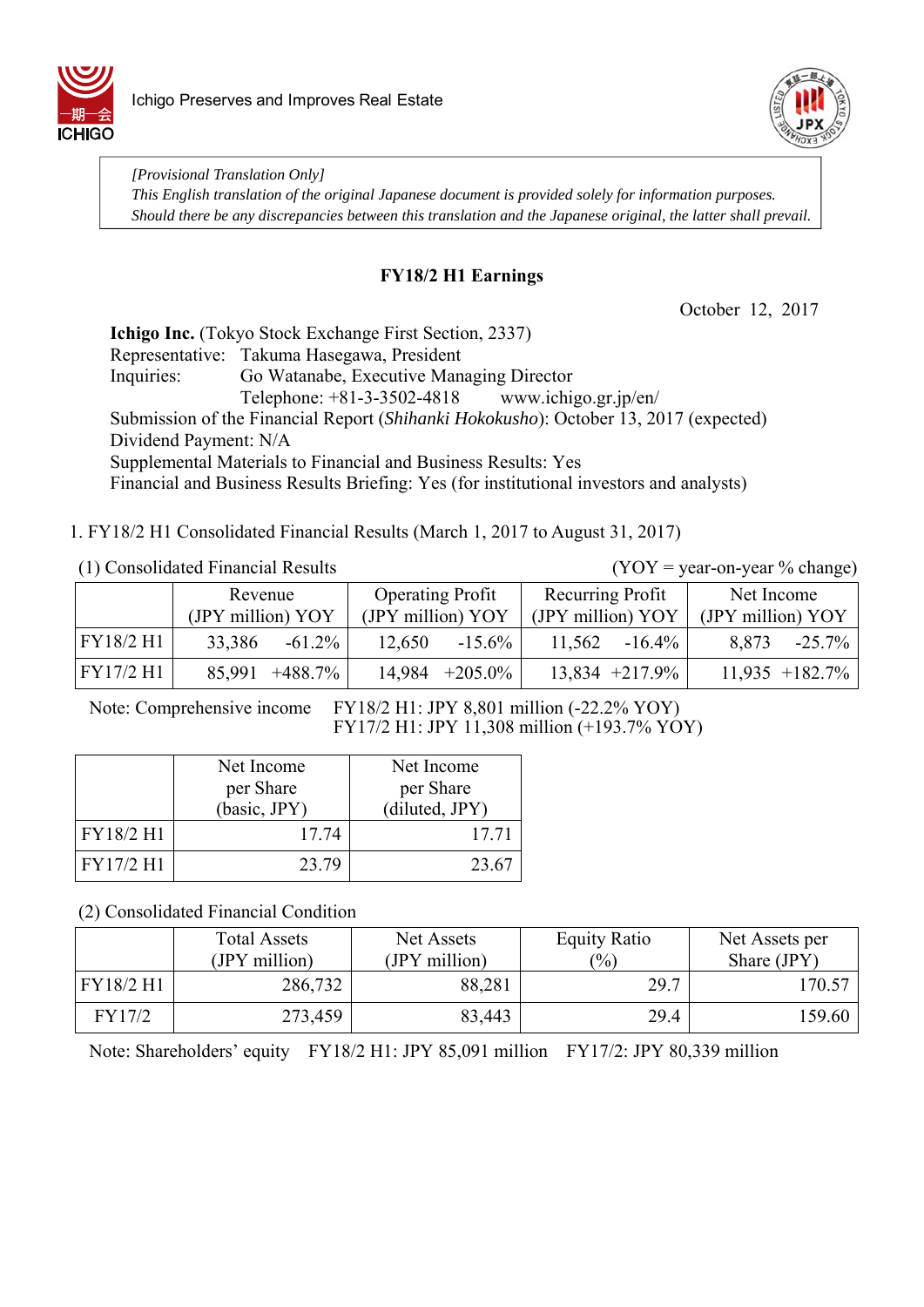### 2. Dividends

|                      | Dividend per Share (JPY) |                   |                  |                   |       |  |
|----------------------|--------------------------|-------------------|------------------|-------------------|-------|--|
|                      | First<br>Quarter         | Second<br>Quarter | Third<br>Quarter | Fourth<br>Quarter | Total |  |
| FY17/2               |                          |                   |                  |                   |       |  |
| FY18/2<br>(Forecast) |                          |                   |                  |                   |       |  |

Changes since the previously announced forecast: None

3. FY18/2 Full-Year Consolidated Forecast (March 1, 2017 to February 28, 2018)  $(VOV = year-on-year % change)$ 

|        |                                 |           |                                              |          | $(1 \cup 1 - y \text{val}-0)$ $(0 \text{ t} \text{tail} \text{g} \text{u})$ |         |
|--------|---------------------------------|-----------|----------------------------------------------|----------|-----------------------------------------------------------------------------|---------|
|        | Revenue<br>(JPY million) YOY    |           | <b>Operating Profit</b><br>(JPY million) YOY |          | Recurring Profit<br>(JPY million) YOY                                       |         |
| FY18/2 | 75,500                          | $-30.9\%$ | 20,600                                       | $-5.4\%$ | 18,300                                                                      | $-7.4%$ |
|        | Net Income<br>(JPY million) YOY |           | Net Income per Share<br>(JPY)                |          |                                                                             |         |
| FY18/2 | 13,500                          | $-9.4\%$  | 26.98                                        |          |                                                                             |         |

Changes since the previously announced forecast: None

Note: Ichigo provides a full-year earnings forecast, but not a half-year forecast, because Ichigo believes the longer full-year forecast is more consistent with global best practice and the focus of Japan's Corporate Governance Code on growing long-term sustainable corporate value.

#### 4. Other

| (1) Changes in significant consolidated subsidiaries<br>(material changes in scope of consolidation): | Yes                                                    |
|-------------------------------------------------------------------------------------------------------|--------------------------------------------------------|
| New subsidiaries $(2)$ :                                                                              | SA3 GK Tokumei Kumiai,<br>Carpe Diem GK Tokumei Kumiai |
| Subsidiaries removed from consolidation (1):                                                          | None                                                   |

(2) Changes in accounting standards/principles, changes in accounting estimates, and revisions to previous financial statements

| (i) Changes in accounting standards/principles:             | None |
|-------------------------------------------------------------|------|
| (ii) Changes in accounting principles other than the above: | Yes. |
| (iii) Changes in accounting estimates:                      | None |
| (iv) Revisions of previous financial statements:            | None |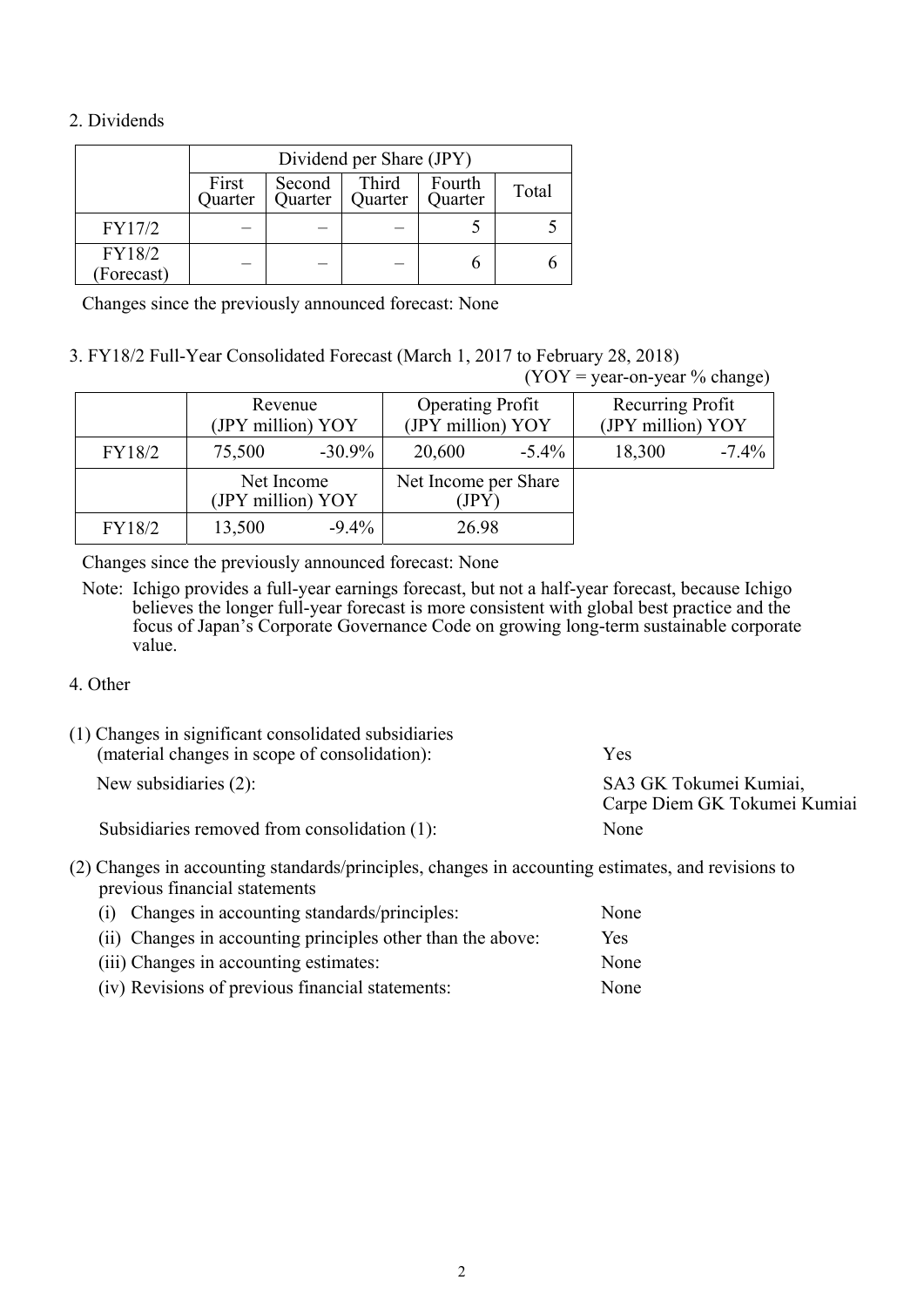### (3) Number of outstanding common shares

(i) Number of outstanding shares including treasury shares

| FY18/2 H1:                     | 503,797,700                                |
|--------------------------------|--------------------------------------------|
| FY17/2:                        | 503,712,300                                |
| (ii) Number of treasury shares |                                            |
| FY18/2 H1:                     | 4,943,000                                  |
| FY17/2:                        | 329,600                                    |
|                                | (iii) Average number of outstanding shares |
| FY18/2 H1:                     | 500,323,426                                |
| FY17/2 H1:                     | 501,785,169                                |

### Note on Appropriate Use of Forecasts

Forward-looking statements contained in these materials are based on judgments regarding information that was available to Ichigo as of the announcement date. However, these statements involve risk and uncertainties, and actual earnings may differ significantly from the indicated forecasts.

### 5. Segment Information

Asset Management generates fee income via the management of Ichigo Office REIT (8975), Ichigo Hotel REIT (3463), Ichigo Green Infrastructure Investment Corporation ("Ichigo Green," 9282), and providing real estate services related to real estate acquisition, operations, and disposition.

Value-Add preserves and improves real estate. Ichigo receives rental income during the period it is carrying out its value-add, along with earning profits on sale that reflect the real estate's higher value after the value-add is complete.

Clean Energy is utility-scale solar power production that supplies clean energy and brings productive use to idle land.

Other is primarily legacy securities investments that are not related to the above three segments.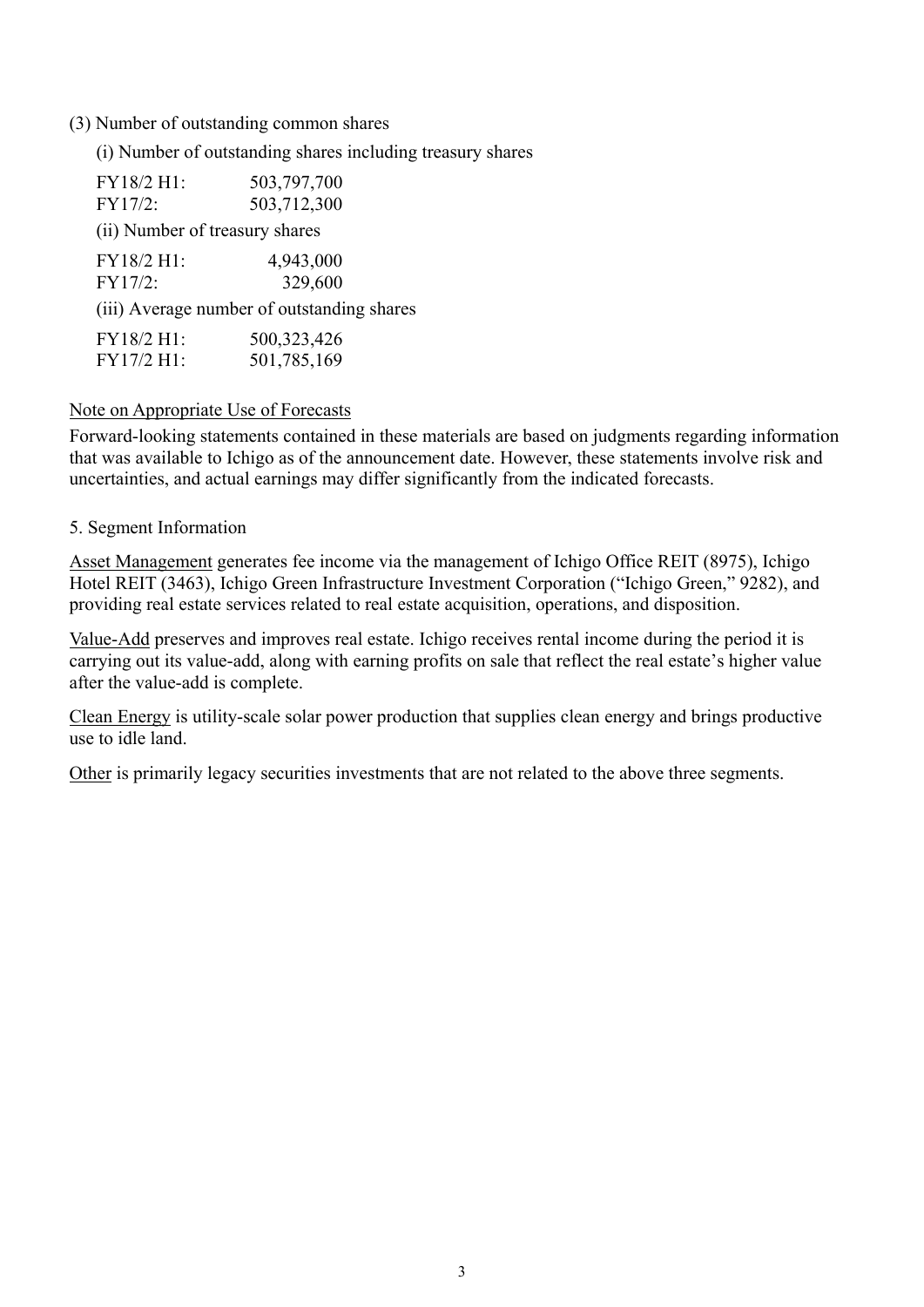## **Consolidated Balance Sheet (FY18/2 H1)**

|                                             | FY17/2         | FY18/2 H1         |
|---------------------------------------------|----------------|-------------------|
|                                             | (Feb 28, 2017) | (August 31, 2017) |
| <b>Assets</b>                               |                |                   |
| <b>Current Assets</b>                       |                |                   |
| Cash and cash equivalents                   | 47,678         | 55,491            |
| Trade notes and accounts receivable         | 913            | 790               |
| Operational loan investments                | 1,324          | 1,324             |
| Operational securities investments          | 1,433          | 30                |
| Real estate for sale                        | 167,805        | 170,243           |
| Deferred tax assets                         | 516            | 491               |
| Other                                       | 3,125          | 1,365             |
| Less: allowance for doubtful accounts       | $-453$         | $-30$             |
| <b>Total Current Assets</b>                 | 222,344        | 229,707           |
| <b>Fixed Assets</b>                         |                |                   |
| <b>Property, Plant, and Equipment</b>       |                |                   |
| Buildings and structures (net)              | 7,375          | 9,614             |
| Solar power plant equipment (net)           | 7,246          | 6,753             |
| Land                                        | 18,627         | 22,808            |
| Buildings under construction                | 9              | 190               |
| Solar power plants under construction       | 12,308         | 12,609            |
| Other (net)                                 | 85             | 110               |
| <b>Total Property, Plant, and Equipment</b> | 45,654         | 52,087            |
| <b>Intangible Assets</b>                    |                |                   |
| Goodwill                                    | 1,864          | 1,276             |
| Leasehold rights                            | 62             | 135               |
| Other                                       | 29             | 98                |
| <b>Total Intangible Assets</b>              | 1,956          | 1,509             |
| <b>Investments and Other Assets</b>         |                |                   |
| Securities investments                      | 1,426          | 1,407             |
| Long-term loans receivable                  | 10             | 10                |
| Deferred tax assets                         | 339            | 355               |
| Other                                       | 1,820          | 1,747             |
| Less: allowance for doubtful accounts       | $-92$          | $-91$             |
| <b>Total Investments and Other Assets</b>   | 3,504          | 3,428             |
| <b>Total Fixed Assets</b>                   | 51,115         | 57,024            |
| <b>Total Assets</b>                         | 273,459        | 286,732           |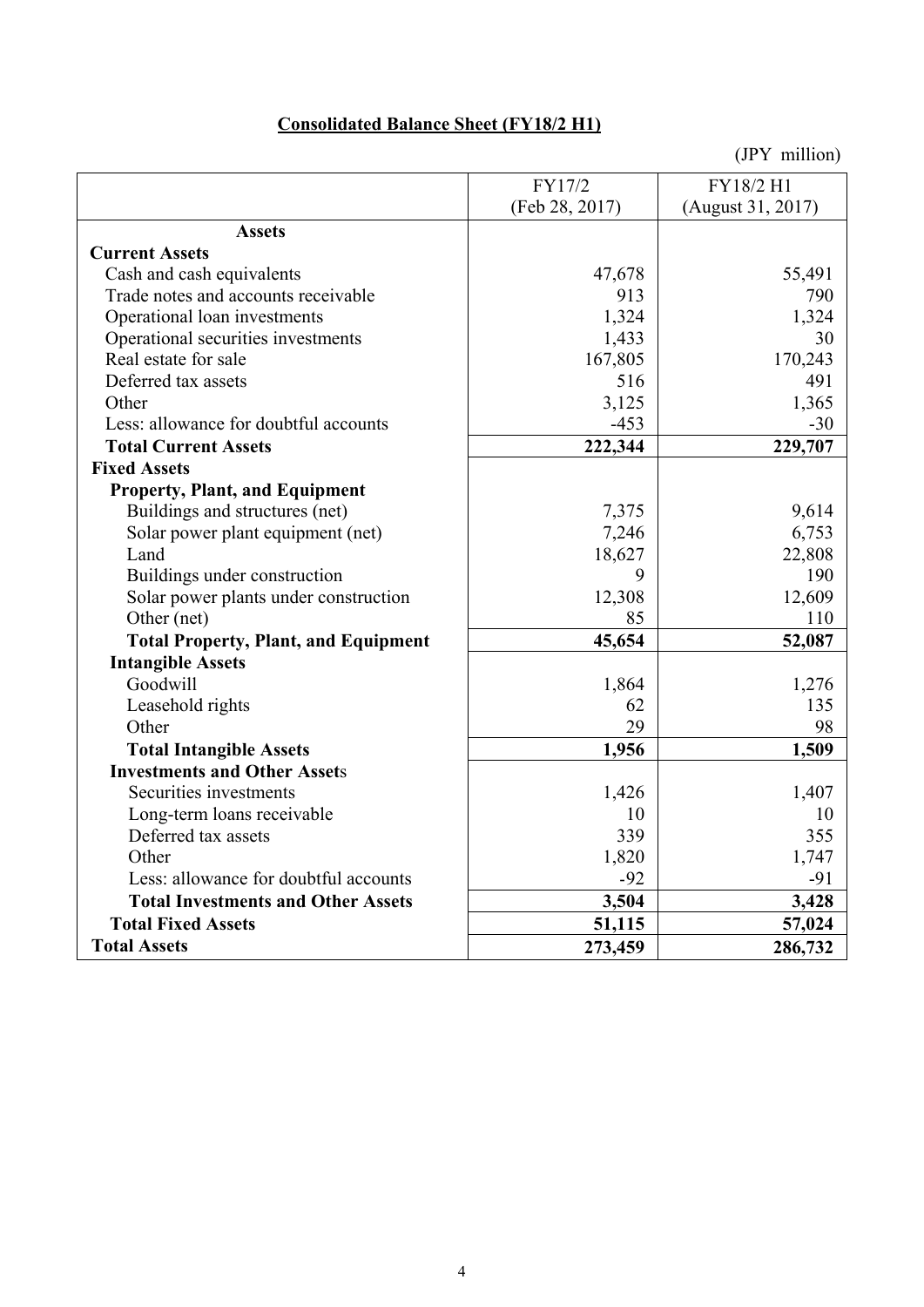|                                                 | FY17/2         | FY18/2 H1      |
|-------------------------------------------------|----------------|----------------|
|                                                 | (Feb 28, 2017) | (Aug 31, 2017) |
| <b>Liabilities</b>                              |                |                |
| <b>Current Liabilities</b>                      |                |                |
| Trade notes and accounts payable                | 110            |                |
| Short-term loans                                | 805            | 2,436          |
| Short-term non-recourse loans                   | 611            |                |
| Bonds (due within one year)                     | 112            | 112            |
| Long-term loans (due within one year)           | 5,209          | 4,726          |
| Long-term non-recourse loans (due within        |                |                |
| one year)                                       | 6,825          | 7,160          |
| Income taxes payable                            | 1,655          | 3,082          |
| Deferred tax liabilities                        | 62             | 107            |
| Accrued bonuses                                 | 36             | 150            |
| Other current liabilities                       | 4,119          | 3,799          |
| <b>Total Current Liabilities</b>                | 19,548         | 21,575         |
| <b>Long-Term Liabilities</b>                    |                |                |
| <b>Bonds</b>                                    | 632            | 576            |
| Non-recourse bonds                              | 100            | 100            |
| Long-term loans                                 | 91,604         | 110,865        |
| Long-term non-recourse loans                    | 68,319         | 54,548         |
| Deferred tax liabilities                        | 1,147          | 1,752          |
| Long-term security deposits received            | 8,038          | 8,182          |
| Other long-term liabilities                     | 624            | 849            |
| <b>Total Long-Term Liabilities</b>              | 170,467        | 176,874        |
| <b>Total Liabilities</b>                        | 190,015        | 198,450        |
| <b>Net Assets</b>                               |                |                |
| <b>Shareholders' Equity</b>                     |                |                |
| Capital                                         | 26,650         | 26,655         |
| Capital reserve                                 | 11,056         | 11,058         |
| Retained earnings                               | 42,840         | 49,189         |
| Treasury shares                                 | $-15$          | $-1,511$       |
| <b>Total Shareholders' Equity</b>               | 80,532         | 85,392         |
| <b>Accumulated Other Comprehensive</b>          |                |                |
| <b>Income</b>                                   |                |                |
| Valuation gain (loss) on other securities       | 117            | 81             |
| Deferred gain (loss) on long-term interest rate | $-365$         | $-382$         |
| hedges                                          |                |                |
| Foreign currency translation adjustment         | 55             |                |
| <b>Total Accumulated Other Comprehensive</b>    | $-192$         | $-300$         |
| <b>Income</b>                                   |                |                |
| <b>Stock Options</b>                            | 491            | 598            |
| <b>Minority Interests</b>                       | 2,612          | 2,591          |
| <b>Total Net Assets</b>                         | 83,443         | 88,281         |
| <b>Total Liabilities and Net Assets</b>         | 273,459        | 286,732        |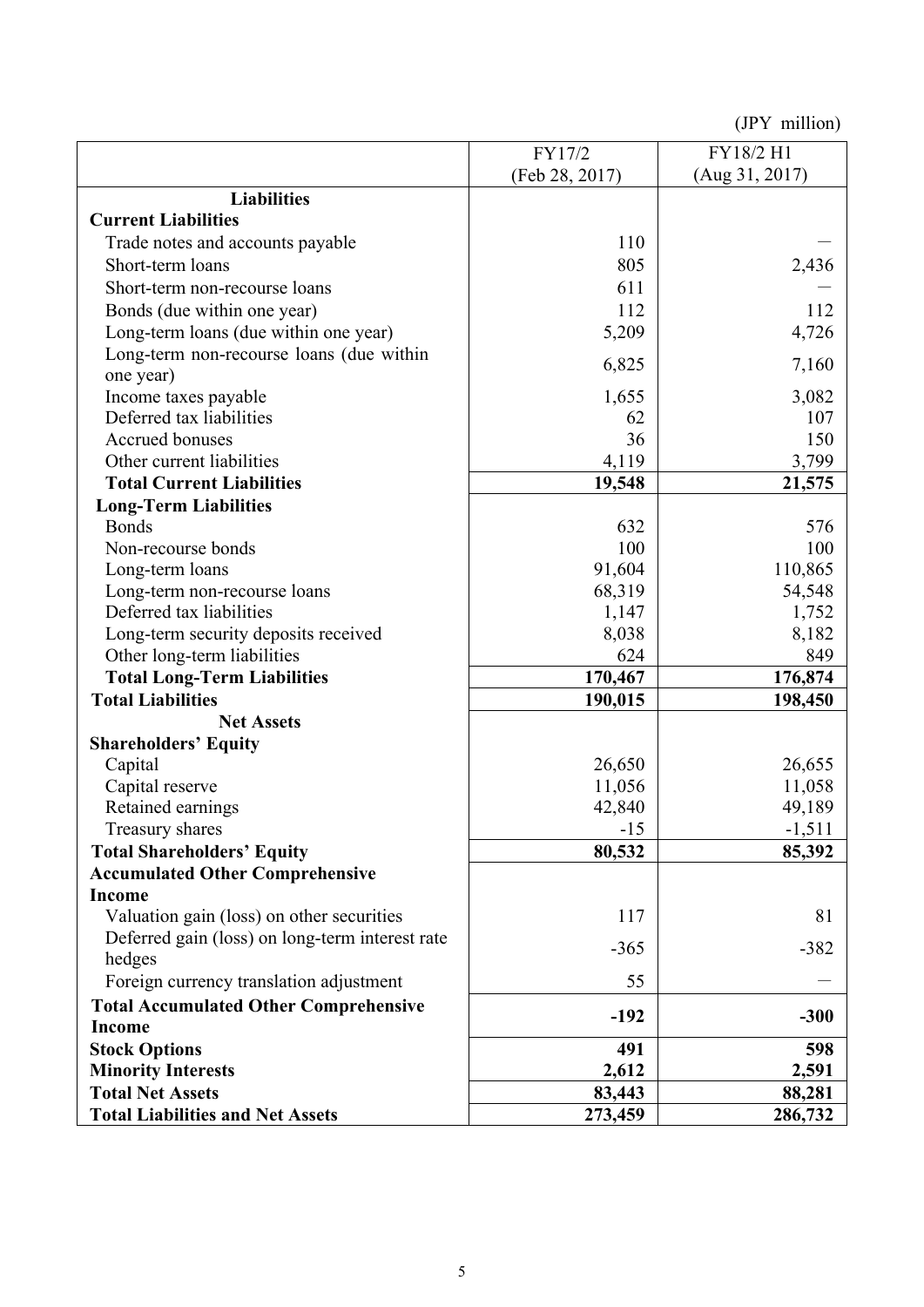## **Consolidated Income Statement (FY18/2 H1)**

|                                            | FY17/2 H1        | FY18/2 H1        |
|--------------------------------------------|------------------|------------------|
|                                            | (Mar 1, 2016)    | (Mar 1, 2017)    |
|                                            | to Aug 31, 2016) | to Aug 31, 2017) |
| Revenue                                    | 85,991           | 33,386           |
| <b>Cost of Goods Sold</b>                  | 68,522           | 18,373           |
| <b>Gross Profit</b>                        | 17,468           | 15,013           |
| SG&A                                       | 2,484            | 2,362            |
| <b>Operating Profit</b>                    | 14,984           | 12,650           |
| <b>Non-Operating Income</b>                |                  |                  |
| Interest income                            |                  | 3                |
| Dividend income                            | 11               | 26               |
| Other                                      | 14               | 29               |
| <b>Total Non-Operating Income</b>          | 26               | 59               |
| <b>Non-Operating Expenses</b>              |                  |                  |
| Interest expense                           | 722              | 596              |
| Mark-to-market loss on long-term interest  |                  | 305              |
| rate hedges                                |                  |                  |
| Debt financing-related fees                | 346              | 156              |
| Other                                      | 107              | 87               |
| <b>Total Non-Operating Expenses</b>        | 1,175            | 1,146            |
| <b>Recurring Profit</b>                    | 13,834           | 11,562           |
| <b>Extraordinary Gains</b>                 |                  |                  |
| Gain on sale of securities investments     | 2,427            |                  |
| Gain on sale of shares in affiliates       |                  | 1,221            |
| <b>Total Extraordinary Gains</b>           | 2,427            | 1,221            |
| <b>Extraordinary Losses</b>                |                  |                  |
| Loss on disposal of fixed assets           |                  | 11               |
| Earthquake-related damages                 | 242              |                  |
| <b>Total Extraordinary Losses</b>          | 242              | 11               |
| <b>Pre-Tax Net Income</b>                  | 16,019           | 12,772           |
| <b>Income Taxes</b>                        | 3,812            | 3,862            |
| <b>Pre-Minority Interest Net Income</b>    | 12,206           | 8,910            |
| <b>Net Income Attributable to Minority</b> | 271              | 36               |
| <b>Interests</b>                           |                  |                  |
| <b>Net Income</b>                          | 11,935           | 8,873            |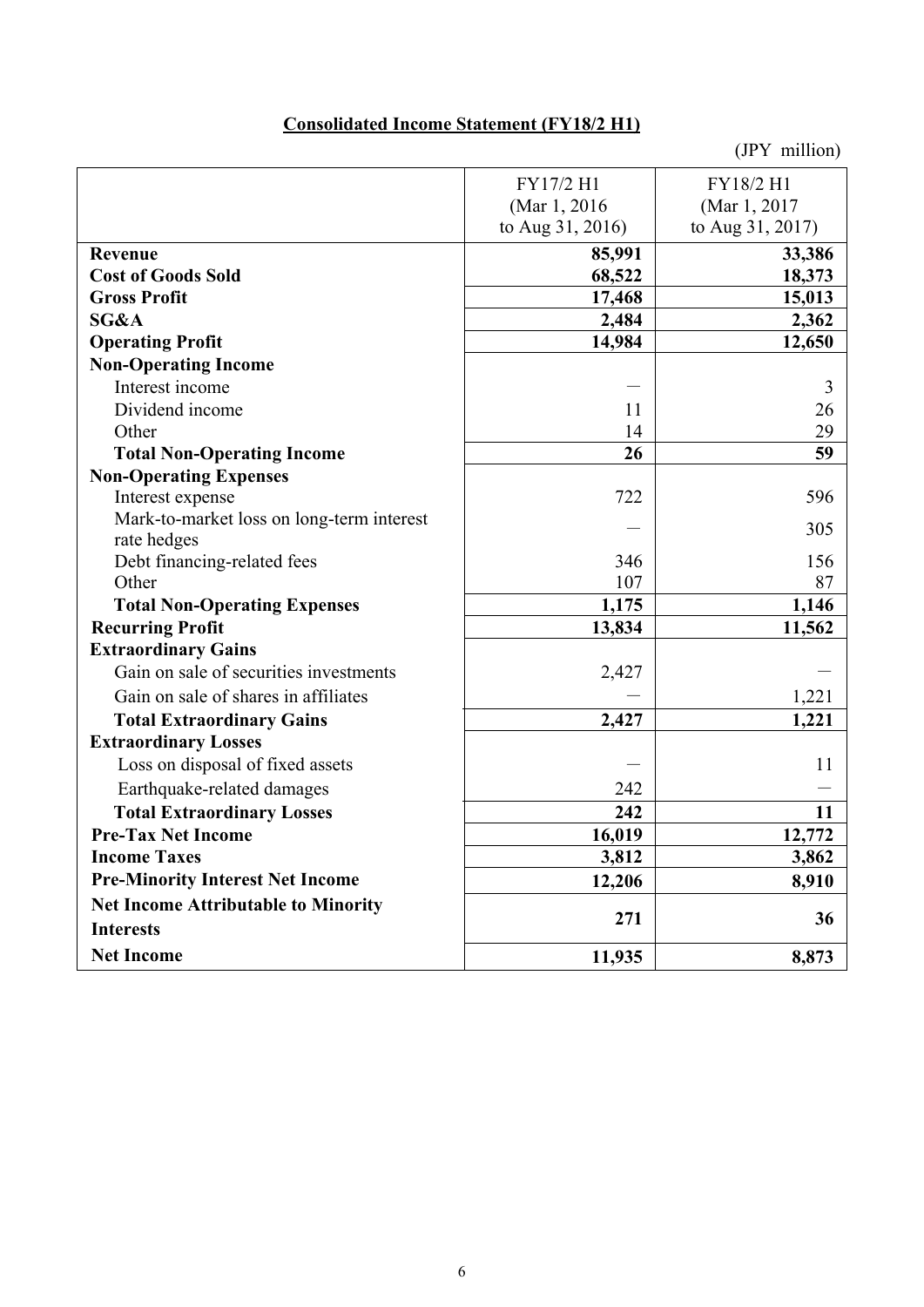# **Consolidated Income Statement (FY18/2 Q2 Stand-Alone)**

|                                            | FY17/2 Q2        | FY18/2 Q2        |
|--------------------------------------------|------------------|------------------|
|                                            | (Jun 1, 2016)    | (Jun 1, 2017)    |
|                                            | to Aug 31, 2016) | to Aug 31, 2017) |
| Revenue                                    | 39,575           | 20,470           |
| <b>Cost of Goods Sold</b>                  | 28,719           | 9,459            |
| <b>Gross Profit</b>                        | 10,856           | 11,011           |
| SG&A                                       | 1,284            | 1,171            |
| <b>Operating Profit</b>                    | 9,571            | 9,839            |
| <b>Non-Operating Income</b>                |                  |                  |
| Interest income                            |                  | 3                |
| Dividend income                            | 8                | 6                |
| Other                                      | 8                | 11               |
| <b>Total Non-Operating Income</b>          | 17               | 21               |
| <b>Non-Operating Expenses</b>              |                  |                  |
| Interest expense                           | 340              | 307              |
| Mark-to-market loss on long-term interest  |                  | 48               |
| rate hedges                                |                  |                  |
| Debt financing-related fees                | 143              |                  |
| Other                                      | 76               | 39               |
| <b>Total Non-Operating Expenses</b>        | 560              | 395              |
| <b>Recurring Profit</b>                    | 9,028            | 9,465            |
| <b>Extraordinary Gains</b>                 |                  |                  |
| Gain on sale of shares in affiliates       |                  | 86               |
| <b>Total Extraordinary Gains</b>           |                  | 86               |
| <b>Extraordinary Losses</b>                |                  |                  |
| Loss on disposal of fixed assets           |                  | 11               |
| <b>Total Extraordinary Losses</b>          |                  | 11               |
| <b>Pre-Tax Net Income</b>                  | 9,028            | 9,539            |
| <b>Income Taxes</b>                        | 2,709            | 2,860            |
| <b>Pre-Minority Interest Net Income</b>    | 6,319            | 6,678            |
| <b>Net Income Attributable to Minority</b> |                  |                  |
| <b>Interests</b>                           | $-30$            | 42               |
| <b>Net Income</b>                          | 6,350            | 6,635            |
|                                            |                  |                  |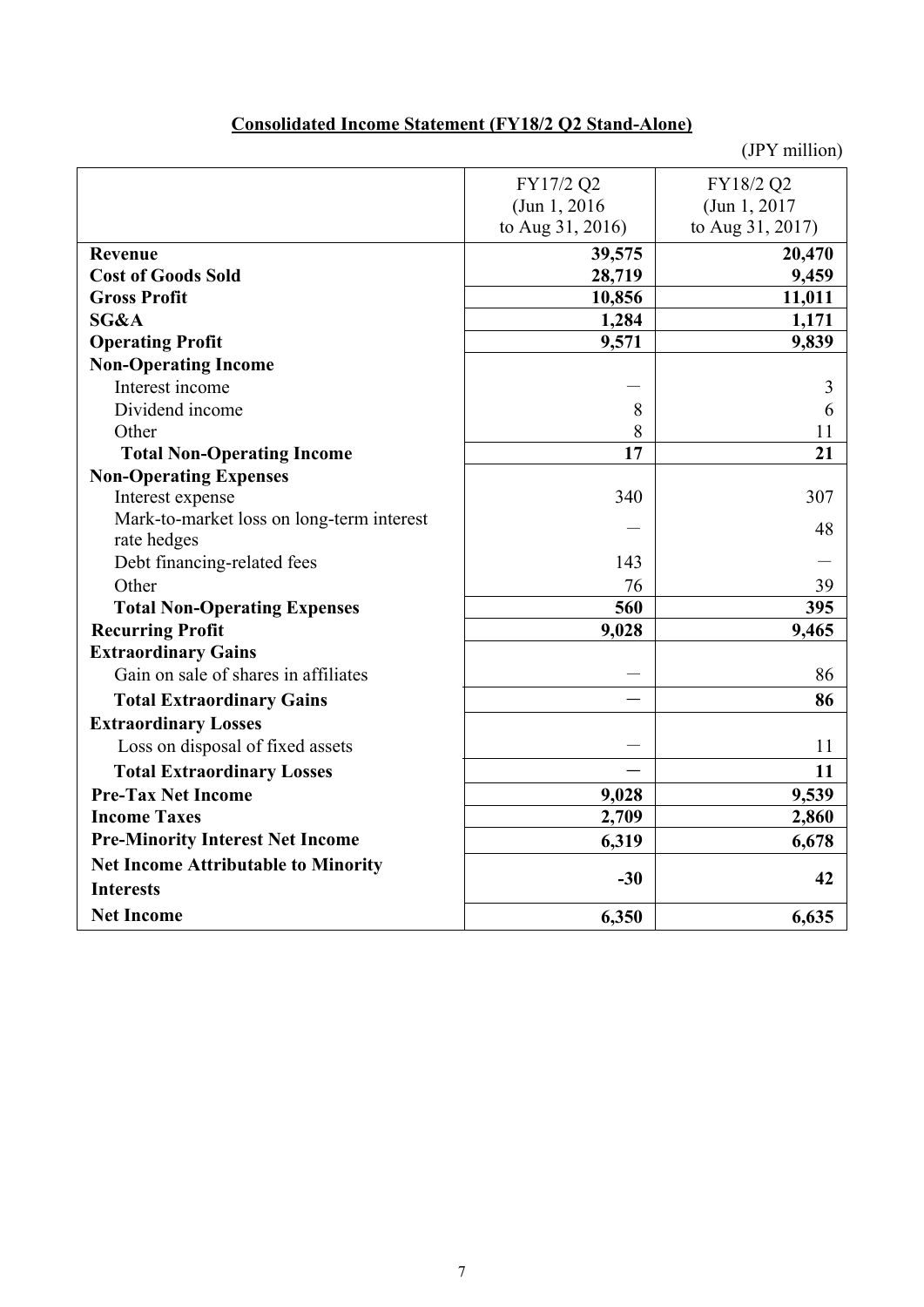# **Consolidated Statement of Comprehensive Income (FY18/2 H1)**

|                                                            | FY17/2 H1        | FY18/2 H1        |
|------------------------------------------------------------|------------------|------------------|
|                                                            | (Mar 1, 2016)    | (Mar 1, 2017)    |
|                                                            | to Aug 31, 2016) | to Aug 31, 2017) |
| <b>Net Income</b>                                          | 12,206           | 8,910            |
| <b>Other Comprehensive Income</b>                          |                  |                  |
| Valuation gain (loss) on other securities                  | $-589$           | $-46$            |
| Deferred gain (loss) on long-term interest rate            | $-283$           | $-16$            |
| hedges                                                     |                  |                  |
| Foreign currency translation adjustment                    | $-25$            | $-45$            |
| <b>Total Other Comprehensive Income</b>                    | $-898$           | $-108$           |
| <b>Comprehensive Income</b>                                | 11,308           | 8,801            |
| Comprehensive income attributable to                       | 11,052           | 8,513            |
| shareholders                                               |                  |                  |
| Comprehensive income attributable to minority<br>interests | 255              | 287              |
|                                                            |                  |                  |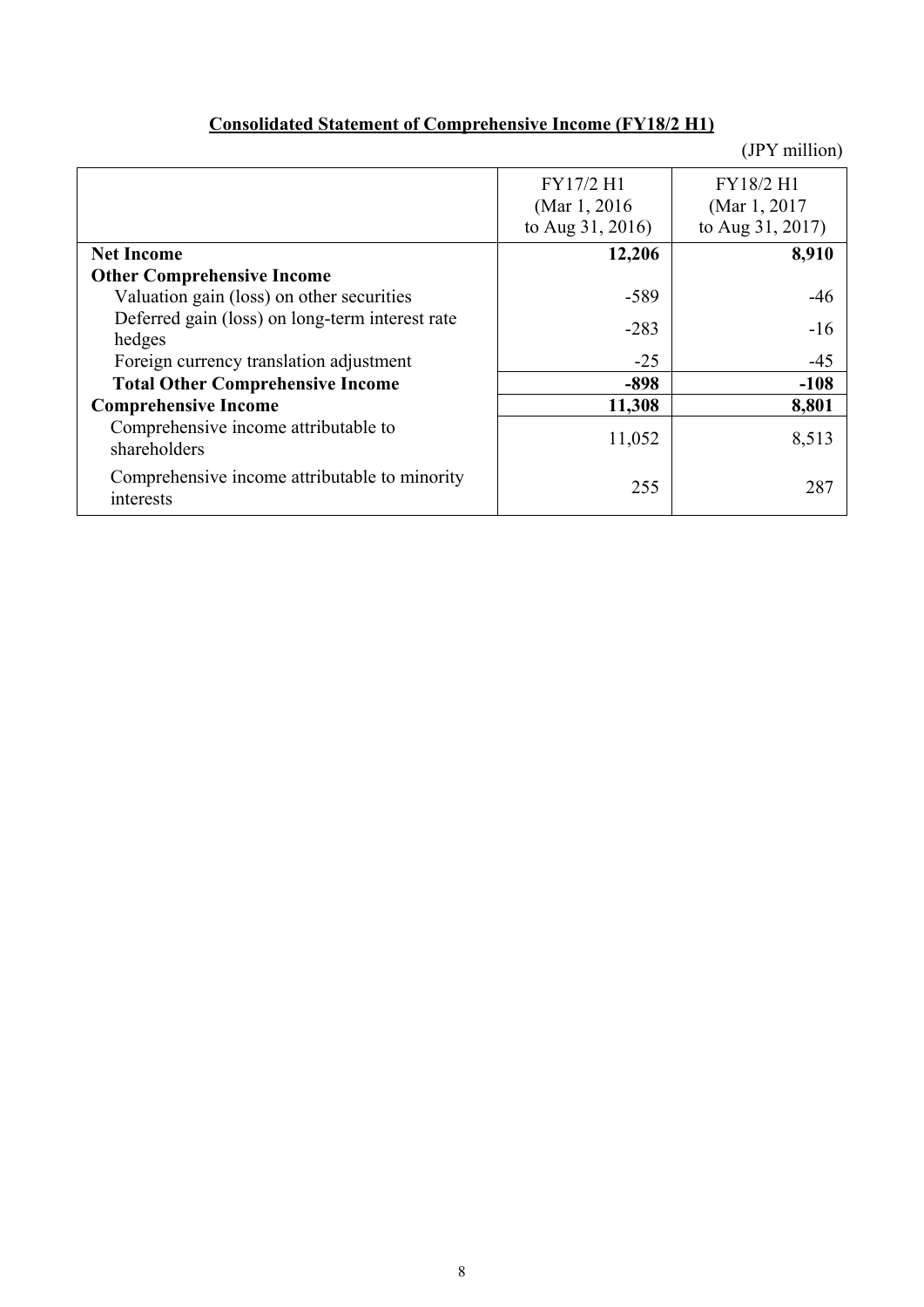|                                                            |                                                | (JPY million)                                  |
|------------------------------------------------------------|------------------------------------------------|------------------------------------------------|
|                                                            | FY17/2 Q2<br>(Jun 1, 2016)<br>to Aug 31, 2016) | FY18/2 Q2<br>(Jun 1, 2017)<br>to Aug 31, 2017) |
| <b>Net Income</b>                                          | 6,319                                          | 6,678                                          |
| <b>Other Comprehensive Income</b>                          |                                                |                                                |
| Valuation gain (loss) on other securities                  | $-326$                                         | -8                                             |
| Deferred gain (loss) on long-term interest rate<br>hedges  | $-71$                                          | 19                                             |
| Foreign currency translation adjustment                    | $-17$                                          | $-23$                                          |
| <b>Total Other Comprehensive Income</b>                    | $-415$                                         | $-13$                                          |
| <b>Comprehensive Income</b>                                | 5,903                                          | 6,665                                          |
| Comprehensive income attributable to<br>shareholders       | 5,917                                          | 6,359                                          |
| Comprehensive income attributable to minority<br>interests | $-13$                                          | 306                                            |

## **Consolidated Statement of Comprehensive Income (FY18/2 Q2 Stand-Alone)**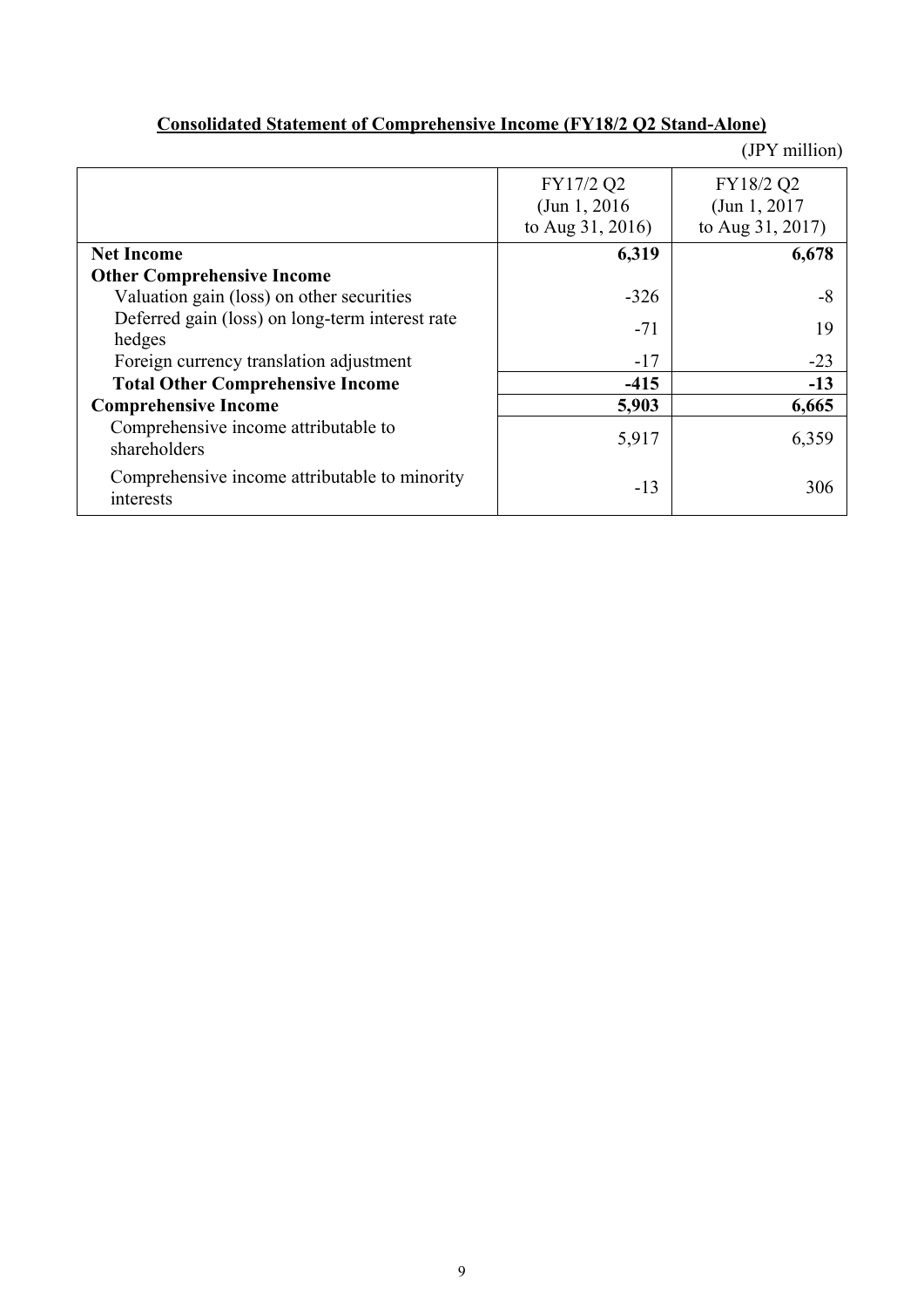|                                                           |                  | (JPY million)    |
|-----------------------------------------------------------|------------------|------------------|
|                                                           | FY17/2 H1        | FY18/2 H1        |
|                                                           | (Mar 1, 2016)    | (Mar 1, 2017)    |
|                                                           | to Aug 31, 2016) | to Aug 31, 2017) |
| <b>Cash Flows from Operations:</b>                        |                  |                  |
| Pre-tax net income                                        | 16,019           | 12,772           |
| Depreciation                                              | 460              | 359              |
| Share-based compensation expenses                         | 114              | 110              |
| Amortization of goodwill                                  | 70               | 50               |
| Increase (decrease) in accrued bonuses                    | 110              | 148              |
| Increase (decrease) in allowance for doubtful<br>accounts | $-33$            | $-353$           |
| Interest and dividend income                              | $-11$            | $-29$            |
| Interest expense                                          | 722              | 596              |
| Loss (gain) on sale of shares in affiliates               |                  | $-1,221$         |
| Loss (gain) on sale of securities investments             | $-2,427$         |                  |
| Decrease (increase) in trading notes and<br>receivables   | $-330$           | $-161$           |
| Decrease (increase) in operational securities             | 2,571            | 1,594            |
| investments                                               |                  |                  |
| Decrease (increase) in real estate for sale               | 37,642           | $-1,638$         |
| Decrease (increase) in solar power plants for sale        |                  | 996              |
| Decrease (increase) in advances paid                      | 10               | 980              |
| Decrease (increase) in prepaid expenses                   | 399              | $-25$            |
| Decrease (increase) in accounts receivable                | $-318$           | 21               |
| Increase (decrease) in accounts payable                   | $-581$           | $-542$           |
| Increase (decrease) in accrued expenses                   | 17               | $-177$           |
| Increase (decrease) in security deposits received         | $-2,466$         | $-135$           |
| Other                                                     | $-202$           | 1,138            |
| <b>Sub-Total</b>                                          | 51,767           | 14,482           |
| Interest and dividend income received                     | 11               | 29               |
| Interest expense paid                                     | $-634$           | $-513$           |
| Income taxes paid                                         | $-549$           | $-2,356$         |
| Income taxes refunded                                     | 1,153            | 14               |
| <b>Net Cash from (Used for) Operations</b>                | 51,748           | 11,657           |

## **Consolidated Cash Flow Statement (FY18/2 H1)**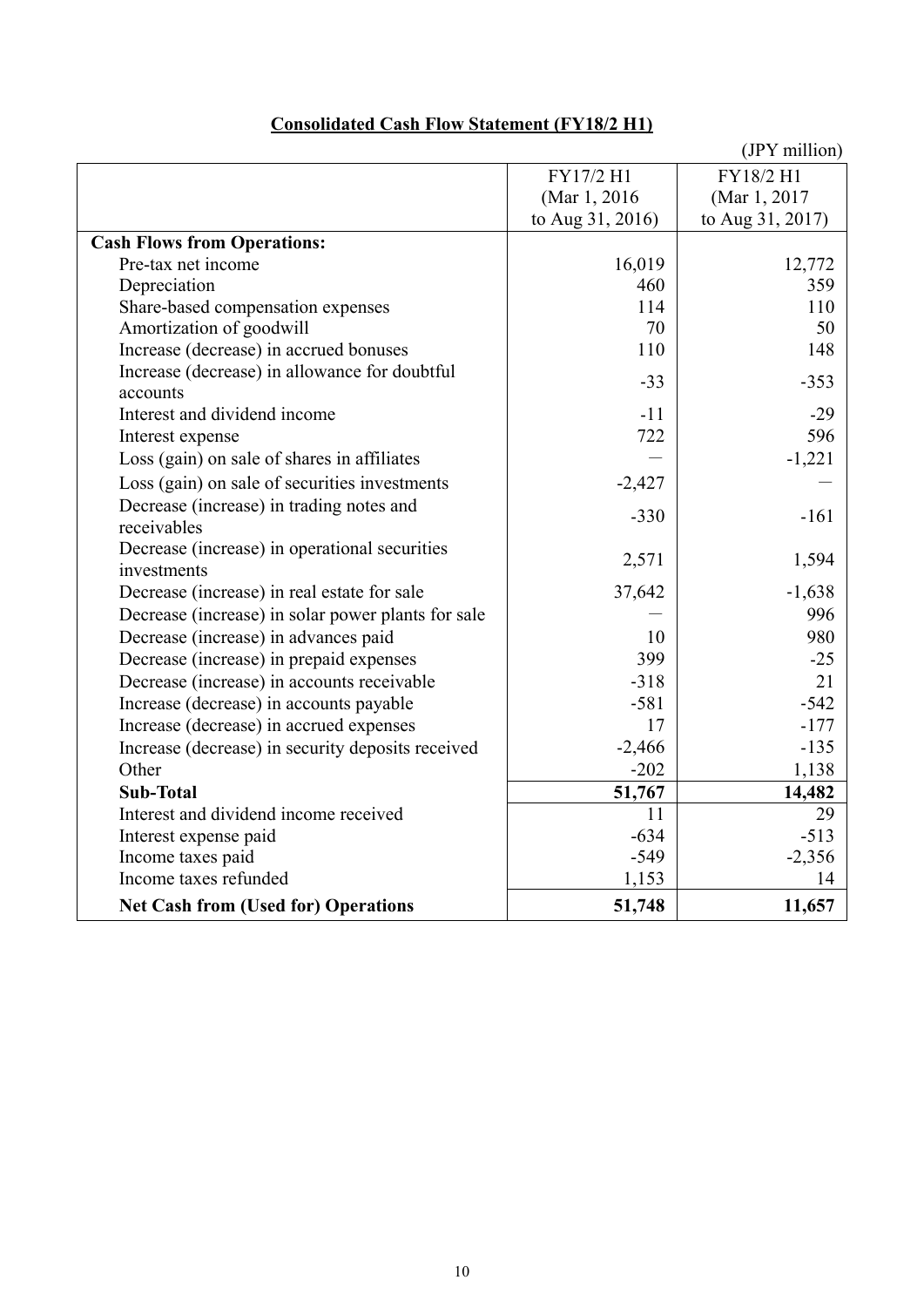|                                                                                        | FY17/2 H1        | FY18/2 H1            |
|----------------------------------------------------------------------------------------|------------------|----------------------|
|                                                                                        | (Mar 1, 2016)    | (Mar 1, 2017)        |
|                                                                                        | to Aug 31, 2016) | to Aug 31, 2017)     |
| <b>Cash Flows from Investments:</b>                                                    |                  |                      |
| Payments into time deposits                                                            | $-3,000$         |                      |
| Redemptions of time deposits                                                           | 201              |                      |
| Payments for securities investments                                                    | $-300$           | $-29$                |
| Proceeds from sale of securities investments                                           | 6,021            |                      |
| Acquisition of property, plant, and equipment                                          | $-4,541$         | $-1,117$             |
| Acquisition of intangible assets                                                       |                  | $-7$                 |
| Payments of SPC capital contributions                                                  | $-2$             | $-18$                |
| Payments of security deposits                                                          |                  | $-10$                |
| Redemptions of security deposits                                                       | 5                |                      |
| Acquisition of subsidiary shares resulting in                                          | $-93$            | $-1,453$             |
| change of consolidation scope                                                          |                  |                      |
| Sale of subsidiary shares resulting in change of                                       |                  | 2,096                |
| consolidation scope                                                                    |                  |                      |
| Other                                                                                  |                  | $-16$                |
| <b>Net Cash from (Used for) Investments</b>                                            | $-1,708$         | $-556$               |
| <b>Cash Flows from Financing:</b>                                                      |                  |                      |
| Net increase (decrease) in short-term loans                                            | $-778$           | 1,087                |
| Net increase (decrease) in short-term                                                  |                  | $-611$               |
| non-recourse loans                                                                     |                  |                      |
| Proceeds from bond issuance                                                            | 785              |                      |
| Redemption of bonds                                                                    |                  | $-56$                |
| Proceeds from long-term loans                                                          | 32,277           | 22,263               |
| Repayment of long-term loans                                                           | $-51,323$        | $-7,692$             |
| Proceeds from long-term non-recourse loans                                             | 4,350            | 2,200                |
| Repayment of long-term non-recourse loans                                              | $-14,994$        | $-15,736$            |
| Proceeds from employee exercise of stock options                                       | 29               |                      |
| Share buyback<br>Dividends paid                                                        | $-1,499$         | $-1,499$<br>$-2,506$ |
| Repayments to minority interests                                                       | $-2,000$         |                      |
| Dividends paid to minority interests                                                   | $-39$            |                      |
|                                                                                        |                  |                      |
| <b>Net Cash from (Used for) Financing</b>                                              | $-33,193$        | $-2,544$             |
| <b>Effect of Exchange Rate Changes</b><br>on Cash and Cash Equivalents                 | $-11$            | $-2$                 |
| <b>Increase (Decrease) in Cash and Cash Equivalents</b>                                | 16,835           | 8,553                |
| <b>Cash and Cash Equivalents at Beginning of Period</b>                                | 28,368           | 41,369               |
| <b>Cash and Cash Equivalents Resulting from</b><br><b>Exclusion from Consolidation</b> | $-1,939$         | $-781$               |
| <b>Cash and Cash Equivalents at End of Period</b>                                      | 43,264           | 49,141               |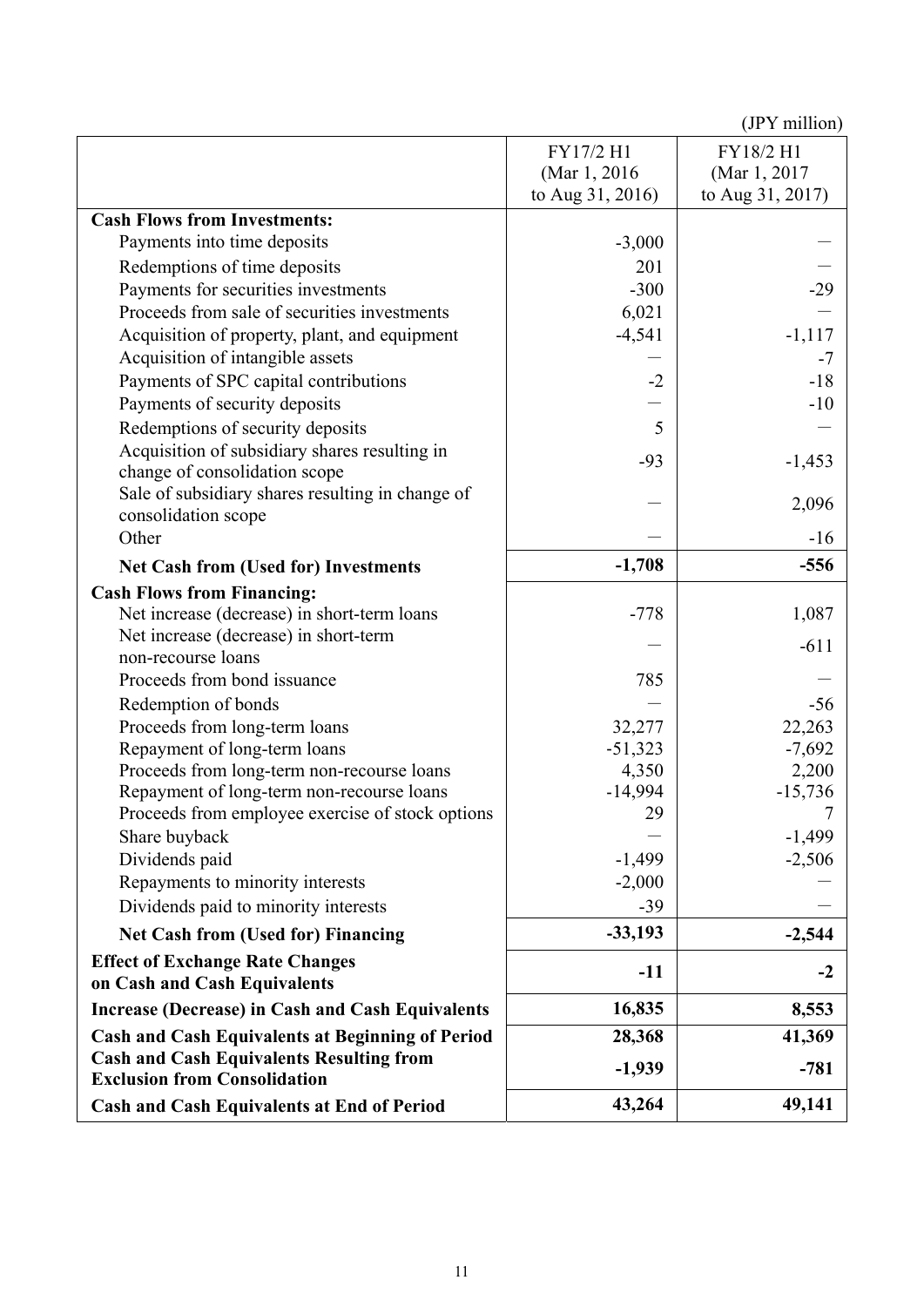|                                                    |                  | (JPY million)    |
|----------------------------------------------------|------------------|------------------|
|                                                    | FY17/2 Q2        | FY18/2 Q2        |
|                                                    | (Jun 1, 2016)    | (Jun 1, 2017)    |
|                                                    | to Aug 31, 2016) | to Aug 31, 2017) |
| <b>Cash Flows from Operations:</b>                 |                  |                  |
| Pre-tax net income                                 | 9,028            | 9,539            |
| Depreciation                                       | 236              | 169              |
| Share-based compensation expenses                  | 57               | 57               |
| Amortization of goodwill                           | 34               | 25               |
| Increase (decrease) in accrued bonuses             | $-31$            | 10               |
| Increase (decrease) in allowance for doubtful      | $-26$            | $-348$           |
| accounts                                           |                  |                  |
| Interest and dividend income                       | $-8$             | $-9$             |
| Interest expense                                   | 340              | 307              |
| Loss (gain) on sale of shares in affiliates        |                  | $-86$            |
| Decrease (increase) in trading notes and           | 472              | 462              |
| receivables                                        |                  |                  |
| Decrease (increase) in operational securities      | 1,756            | 1,520            |
| investments                                        |                  |                  |
| Decrease (increase) in real estate for sale        | 24,191           | 1,353            |
| Decrease (increase) in solar power plants for sale |                  | 996              |
| Decrease (increase) in advances paid               |                  | 780              |
| Decrease (increase) in prepaid expenses            | 248              | 68               |
| Decrease (increase) in accounts receivable         | 75               | $-5$             |
| Increase (decrease) in accounts payable            | 291              | 234              |
| Increase (decrease) in accrued expenses            | $-27$            | $-8$             |
| Increase (decrease) in security deposits received  | $-726$           | $-83$            |
| Other                                              | $-10$            | 922              |
| <b>Sub-Total</b>                                   | 35,901           | 15,907           |
| Interest and dividend income received              | 8                | 9                |
| Interest expense paid                              | $-307$           | $-297$           |
| Income taxes paid                                  | $-1$             | $-608$           |
| Income taxes refunded                              | 1,153            | 14               |
| <b>Net Cash from (Used for) Operations</b>         | 36,754           | 15,025           |

# **Consolidated Cash Flow Statement (FY18/2 Q2 Stand-Alone)**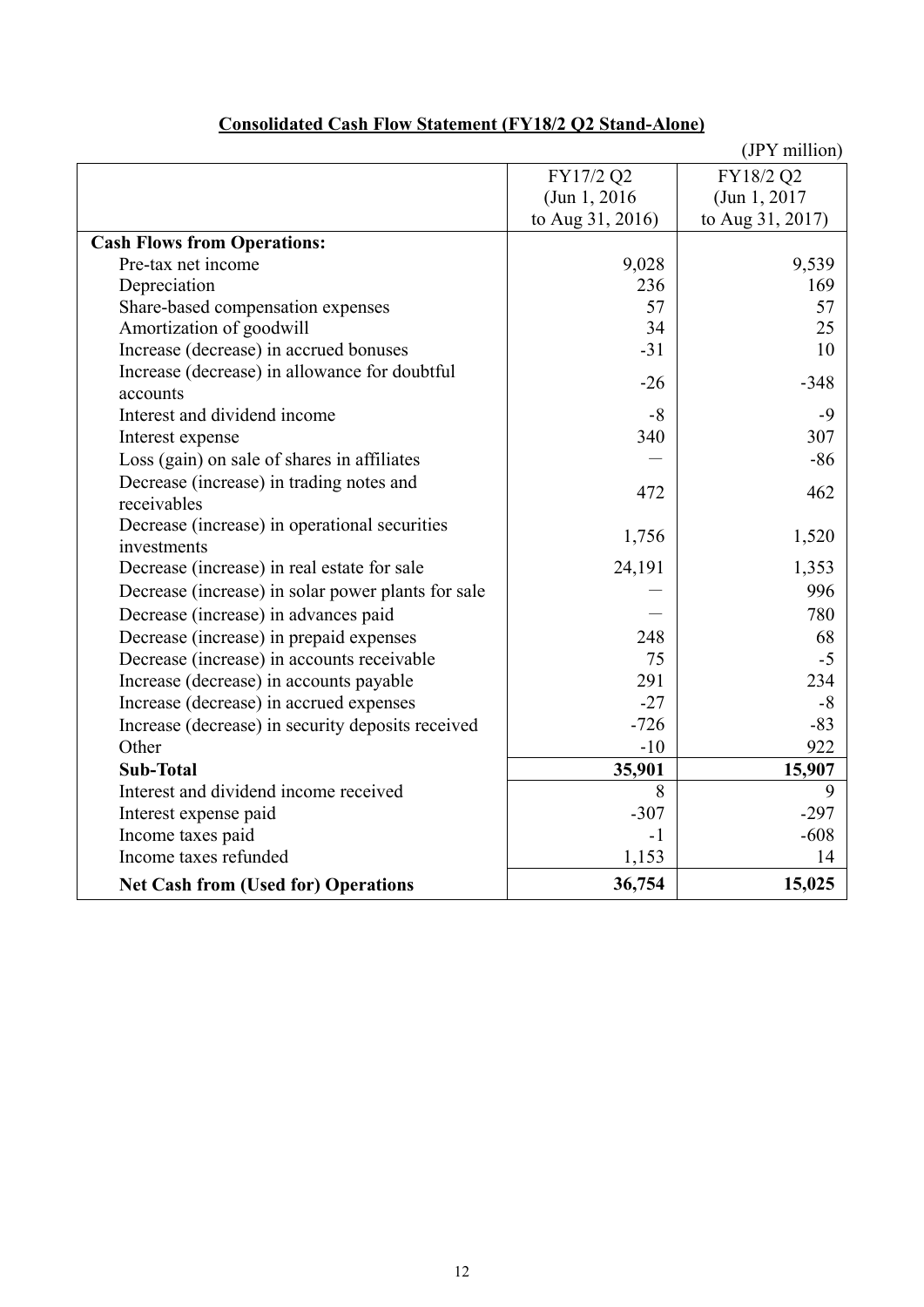|                                                         | FY17/2 Q2        | FY18/2 Q2        |
|---------------------------------------------------------|------------------|------------------|
|                                                         | (Jun 1, 2016)    | (Jun 1, 2017)    |
|                                                         | to Aug 31, 2016) | to Aug 31, 2017) |
| <b>Cash Flows from Investments:</b>                     |                  |                  |
| Payments into time deposits                             | $-3,000$         |                  |
| Redemptions of time deposits                            | 201              |                  |
| Payments for securities investments                     | $-300$           |                  |
| Acquisition of property, plant, and equipment           | $-3,496$         | $-237$           |
| Acquisition of intangible assets                        |                  | $-5$             |
| Payments of SPC capital contributions                   |                  | $-18$            |
| Payments of security deposits                           |                  |                  |
| Redemptions of security deposits                        | 5                |                  |
| Acquisition of subsidiary shares resulting in           |                  |                  |
| change of consolidation scope                           | $-3$             | $-1,453$         |
| Sale of subsidiary shares resulting in change of        |                  | 430              |
| consolidation scope                                     |                  |                  |
| Other                                                   |                  |                  |
| <b>Net Cash from (Used for) Investments</b>             | $-6,593$         | $-1,283$         |
| <b>Cash Flows from Financing:</b>                       |                  |                  |
| Net increase (decrease) in short-term loans             | $-15$            | 507              |
| Net increase (decrease) in short-term                   |                  | $-611$           |
| non-recourse loans                                      |                  |                  |
| Proceeds from bond issuance                             | 785              |                  |
| Redemption of bonds                                     |                  | $-56$            |
| Proceeds from long-term loans                           | 6,407            | 3,633            |
| Repayment of long-term loans                            | $-23,819$        | $-2,599$         |
| Proceeds from long-term non-recourse loans              |                  | 2,200            |
| Repayment of long-term non-recourse loans               | $-4,854$         | $-6,713$         |
| Proceeds from employee exercise of stock options        |                  |                  |
| Dividends paid                                          | $-73$            | $-104$           |
| <b>Net Cash from (Used for) Financing</b>               | $-21,562$        | $-3,742$         |
| <b>Effect of Exchange Rate Changes</b>                  | -6               |                  |
| on Cash and Cash Equivalents                            |                  |                  |
| <b>Increase (Decrease) in Cash and Cash Equivalents</b> | 8,593            | 10,000           |
| <b>Cash and Cash Equivalents at Beginning of Period</b> | 34,772           | 39,232           |
| <b>Cash and Cash Equivalents Resulting from</b>         | $-101$           | $-91$            |
| <b>Exclusion from Consolidation</b>                     |                  |                  |
| <b>Cash and Cash Equivalents at End of Period</b>       | 43,264           | 49,141           |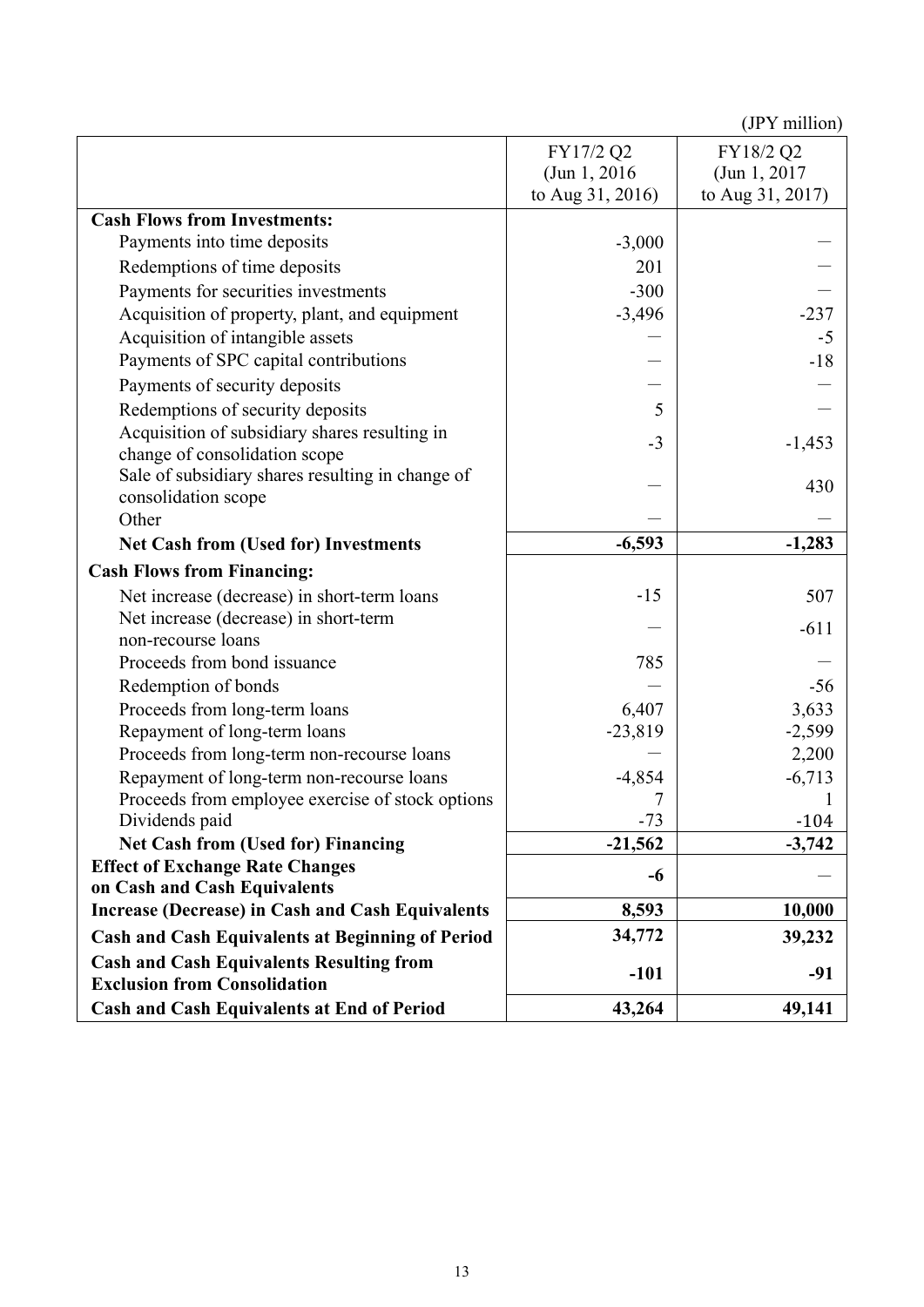### **Revenue, P&L, and Assets by Segment (Current FY18/2 H1)**

(March 1, 2017 to Aug 31, 2017) (JPY million)

|                                                               | Segment             |           |                 |       |         |                         |                                                                               |
|---------------------------------------------------------------|---------------------|-----------|-----------------|-------|---------|-------------------------|-------------------------------------------------------------------------------|
|                                                               | Asset<br>Management | Value-Add | Clean<br>Energy | Other | Total   | Adjustment <sup>2</sup> | Amount<br>Recorded in<br>Consolidated<br>Financial<br>Statements <sup>1</sup> |
| Revenue<br>Revenue from<br>External<br>Customers              | 1,229               | 29,809    | 2,241           | 105   | 33,386  |                         | 33,386                                                                        |
| Inter-Segment<br>Activities or<br>Reclassifications           | 566                 |           |                 |       | 566     | $-566$                  |                                                                               |
| Total                                                         | 1,795               | 29,810    | 2,241           | 105   | 33,953  | $-566$                  | 33,386                                                                        |
| Segment P&L                                                   | 999                 | 11,092    | 596             | -44   | 12,644  | 5                       | 12,650                                                                        |
| <b>Segment Assets</b>                                         | 1,385               | 231,325   | 21,864          | 1,408 | 255,985 | 30,746                  | 286,732                                                                       |
| Other<br>Depreciation<br>Increase in                          |                     | 151       | 195             |       | 346     | 12                      | 359                                                                           |
| Property, Plant,<br>and Equipment<br>and Intangible<br>Assets |                     | 6,598     | 1,288           |       | 7,886   | 79                      | 7,966                                                                         |

<sup>1</sup> Segment P&L is on an Operating Profit basis.

<sup>2</sup> The Adjustment to Segment P&L (JPY 5 million) reflects transaction eliminations and corporate expenses that were not allocated to the segments. The Adjustment to Segment Assets (JPY 30,746 million) reflects corporate assets, such as cash and reserves, that were not allocated to the segments. The Adjustment to Depreciation (JPY 12 million) reflects depreciation of corporate assets that were not allocated to the segments. The Adjustment to Increase in Property, Plant, and Equipment and Intangible Assets (JPY 79 million) reflects corporate assets that were not allocated to the segments.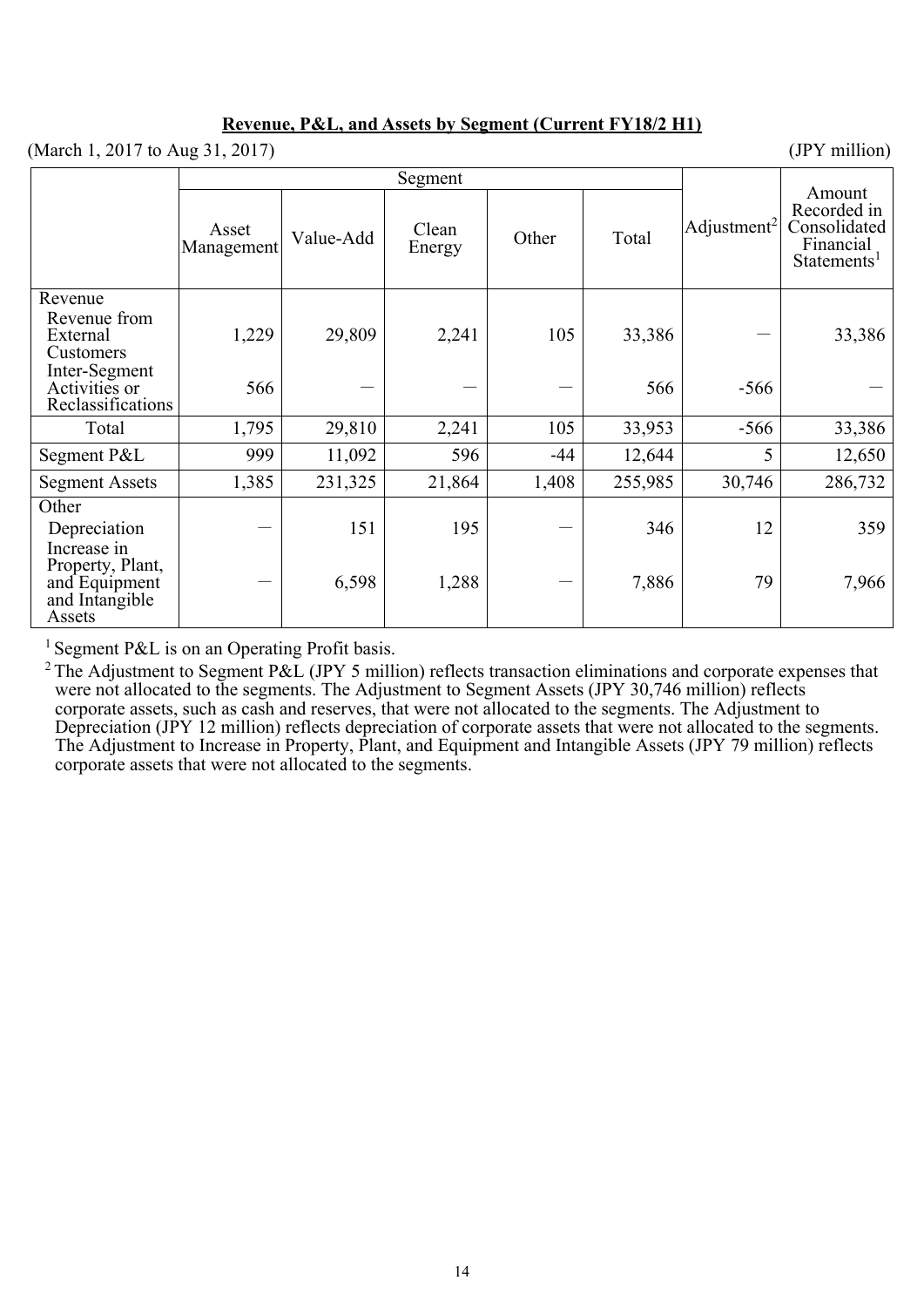### **Revenue, P&L, and Assets by Segment (Previous FY17/2 H1)**

| (March 1, 2016 to Aug 31, 2016)                          |                     |                |                 |        |         |                         | (JPY million)                                                                 |
|----------------------------------------------------------|---------------------|----------------|-----------------|--------|---------|-------------------------|-------------------------------------------------------------------------------|
|                                                          |                     | Segment        |                 |        |         |                         |                                                                               |
|                                                          | Asset<br>Management | Value-Add      | Clean<br>Energy | Other  | Total   | Adjustment <sup>2</sup> | Amount<br>Recorded in<br>Consolidated<br>Financial<br>Statements <sup>1</sup> |
| Revenue                                                  |                     |                |                 |        |         |                         |                                                                               |
| Revenue from<br>External<br>Customers                    | 2,460               | 82,305         | 1,214           | 10     | 85,991  |                         | 85,991                                                                        |
| Inter-Segment<br>Activities or<br>Reclassifications      | 911                 | $\overline{2}$ |                 |        | 913     | $-913$                  |                                                                               |
| Total                                                    | 3,372               | 82,307         | 1,214           | 10     | 86,904  | $-913$                  | 85,991                                                                        |
| Segment P&L                                              | 1,473               | 13,092         | 351             | $-135$ | 14,781  | 202                     | 14,984                                                                        |
| <b>Segment Assets</b>                                    | 2,599               | 167,756        | 24,328          | 2,011  | 196,695 | 32,917                  | 229,612                                                                       |
| Other<br>Depreciation<br>Increase in<br>Property, Plant, | $\overline{3}$      | 119            | 326             |        | 449     | 11                      | 460                                                                           |
| and Equipment<br>and Intangible<br>Assets                |                     | 26             | 5,434           |        | 5,461   | $\mathbf 1$             | 5,462                                                                         |

<sup>1</sup> Segment P&L is on an Operating Profit basis.

<sup>2</sup> The Adjustment to Segment P&L (JPY 202 million) reflects transaction eliminations and corporate expenses that were not allocated to the segments. The Adjustment to Segment Assets (JPY 32,917 million) reflects corporate assets, such as cash and reserves, that were not allocated to the segments. The Adjustment to Depreciation (JPY 11 million) reflects depreciation of corporate assets that were not allocated to the segments. The Adjustment to Increase in Property, Plant, and Equipment and Intangible Assets (JPY 1 million) reflects corporate assets that were not allocated to the segments.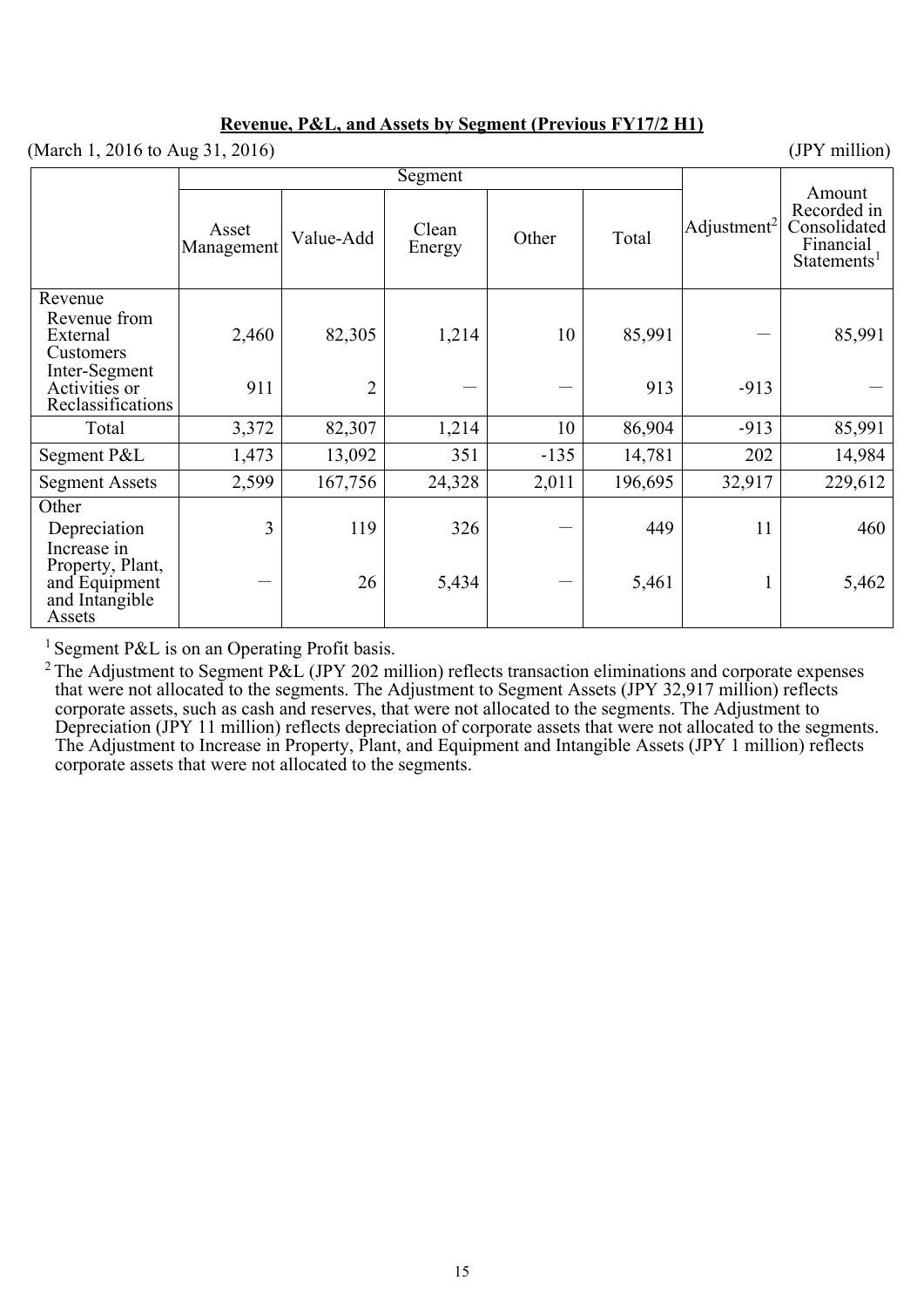### **Revenue, P&L, and Assets by Segment (Current FY18/2 Q2 Stand-Alone)**

(Jun 1, 2017 to Aug 31, 2017) (JPY million)

Segment Adjustment<sup>2</sup> Amount Recorded in Consolidated Financial Statements<sup>1</sup> Asset Asset<br>Management Value-Add Energy Energy Other Total Revenue Revenue from External Customers  $547$  18,036 1,868 18 20,470 - 20,470 Inter-Segment Activities or Reclassifications  $327$   $327$   $-327$   $-$ Total | 874 | 18,036 | 1,868 | 18 20,798 | 327 | 20,470 Segment P&L  $\begin{array}{|c|c|c|c|c|c|c|c|c|} \hline \end{array}$  495 8,823 544 -1 9,862 -22 -22 9,839 Segment Assets 1,385 231,325 21,864 1,408 255,985 30,746 286,732 **Other** Depreciation  $-| 70 | 92 | - | 163 | 6 | 169$ Increase in Property, Plant, and Equipment and Intangible Assets  $-$  6,580 452 - 7,032 70 7,103

<sup>1</sup> Segment P&L is on an Operating Profit basis.

<sup>2</sup> The Adjustment to Segment P&L (-JPY 22 million) reflects transaction eliminations and corporate expenses that were not allocated to the segments. The Adjustment to Segment Assets (JPY 30,746 million) reflects corporate assets, such as cash and reserves, that were not allocated to the segments. The Adjustment to Depreciation (JPY 6 million) reflects depreciation of corporate assets that were not allocated to the segments. The Adjustment to Increase in Property, Plant, and Equipment and Intangible Assets (JPY 70 million) reflects corporate assets that were not allocated to the segments.